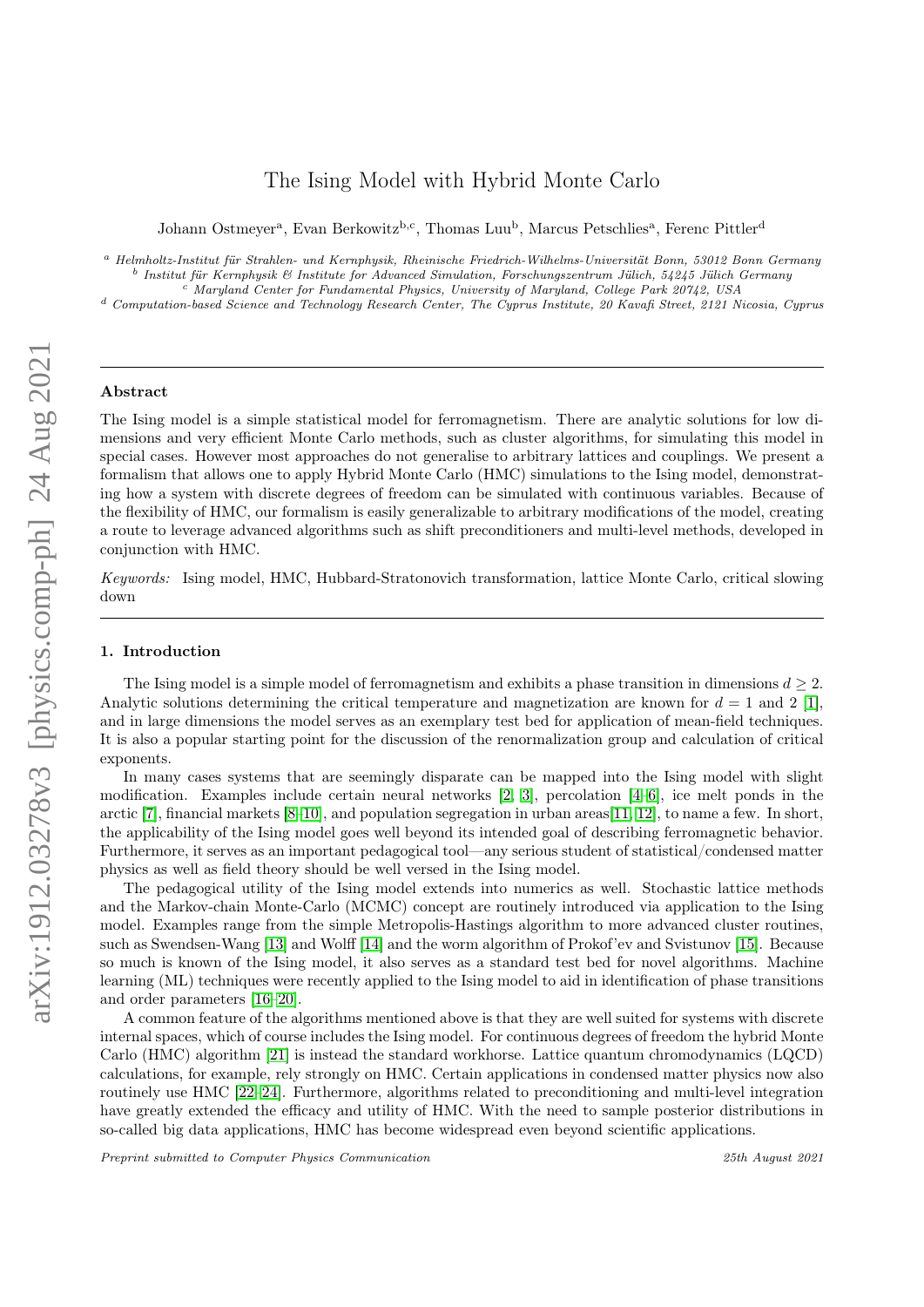It is natural to ask, then, how to apply the numerically-efficient HMC to the broadly-applicable Ising model. At first glance, the Ising model's discrete variables pose an obstacle for smoothly integrating the Hamiltonian equations of motion to arrive at a new proposal. However, in Ref. [\[25\]](#page-9-13) a modified version of HMC was introduced where sampling was done over a mixture of binary and continuous distributions and successfully benchmarked to the Ising model in 1D and 2D. In our work, we describe how to transform the Ising model to a completely continuous space in arbitrary dimensions and with arbitrary couplings between spins (and not just nearest neighbor couplings). Some of these results have already been published in Ref. [\[26\]](#page-9-14) without our knowledge and have thus been 'rediscovered' by us. Yet, we propose a novel, more efficient approach for the transformation and we perform a thorough analysis of said efficiency and the best choice of the tunable parameter.

Furthermore, we hope this paper serves a pedagogical function, as a nice platform for introducing both HMC and the Ising model, and a clarifying function, demonstrating how HMC can be leveraged for models with discrete internal spaces. So, for pedagogical reasons, our implementation of HMC is the simplest 'vanilla' version. As such, it does not compete well, in the numerical sense, with the more advanced cluster algorithms mentioned above. However, it seems likely that by leveraging the structure of the Ising model one could find a competitive HMC-based algorithm, but we leave such investigations for the future.

This paper is organized as follows. In Section [2](#page-1-0) we review the Ising model. We describe how one can transform the Ising model, which resides in a discrete spin space, into a model residing in a continuous space by introducing an auxiliary field and integrating out the spin degrees of freedom. The numerical stability of such a transformation is not trivial<sup>[1](#page-1-1)</sup>, and we describe the conditions for maintaining stability. With our continuous space defined, we show in Section [3](#page-3-0) how to simulate the system with HMC. Such a discussion of course includes a cursory description of the HMC algorithm. In Section [4](#page-5-0) we show how to calculate observables within this continuous space, since quantities such as magnetization or average energy are originally defined in terms of spin degrees of freedom which are no longer present. We also provide numerical results of key observables, demonstrating proof-of-principle. We conclude in Section [5.](#page-7-0)

#### <span id="page-1-0"></span>2. Formalism

The Ising model on a lattice with  $N$  sites is described by the Hamiltonian

$$
H = -J\sum_{\langle i,j\rangle} s_i s_j - \sum_i h_i s_i \tag{1}
$$

<span id="page-1-2"></span>
$$
= -\frac{1}{2}Js^{\top}Ks - h \cdot s \tag{2}
$$

where  $s_i = \pm 1$  are the spins on sites  $i = 1, \ldots, N, J$  the coupling between neighbouring spins (denoted by  $\langle i, j \rangle$ ,  $h_i$  is the local external magnetic field, and the  $\top$  superscript denotes the transpose. We also define the symmetric connectivity matrix  $K$  containing the information about the nearest neighbour couplings. The factor  $\frac{1}{2}$  on the nearest-neighbor term [\(2\)](#page-1-2) accounts for the double counting of neighbour pairs that arises from making  $K$  symmetric. If  $h$  is constant across all sites we write

<span id="page-1-3"></span>
$$
h = h_0 \begin{pmatrix} 1 \\ 1 \\ \vdots \\ 1 \end{pmatrix} . \tag{3}
$$

We assume a constant coupling  $J$  for simplicity in this work. The same formalism developed here can however be applied for site-dependent couplings as well. In this case we simply have to replace the matrix JK by the full coupling matrix.

<span id="page-1-1"></span><sup>1</sup>Such stability considerations have been egregiously ignored in the past.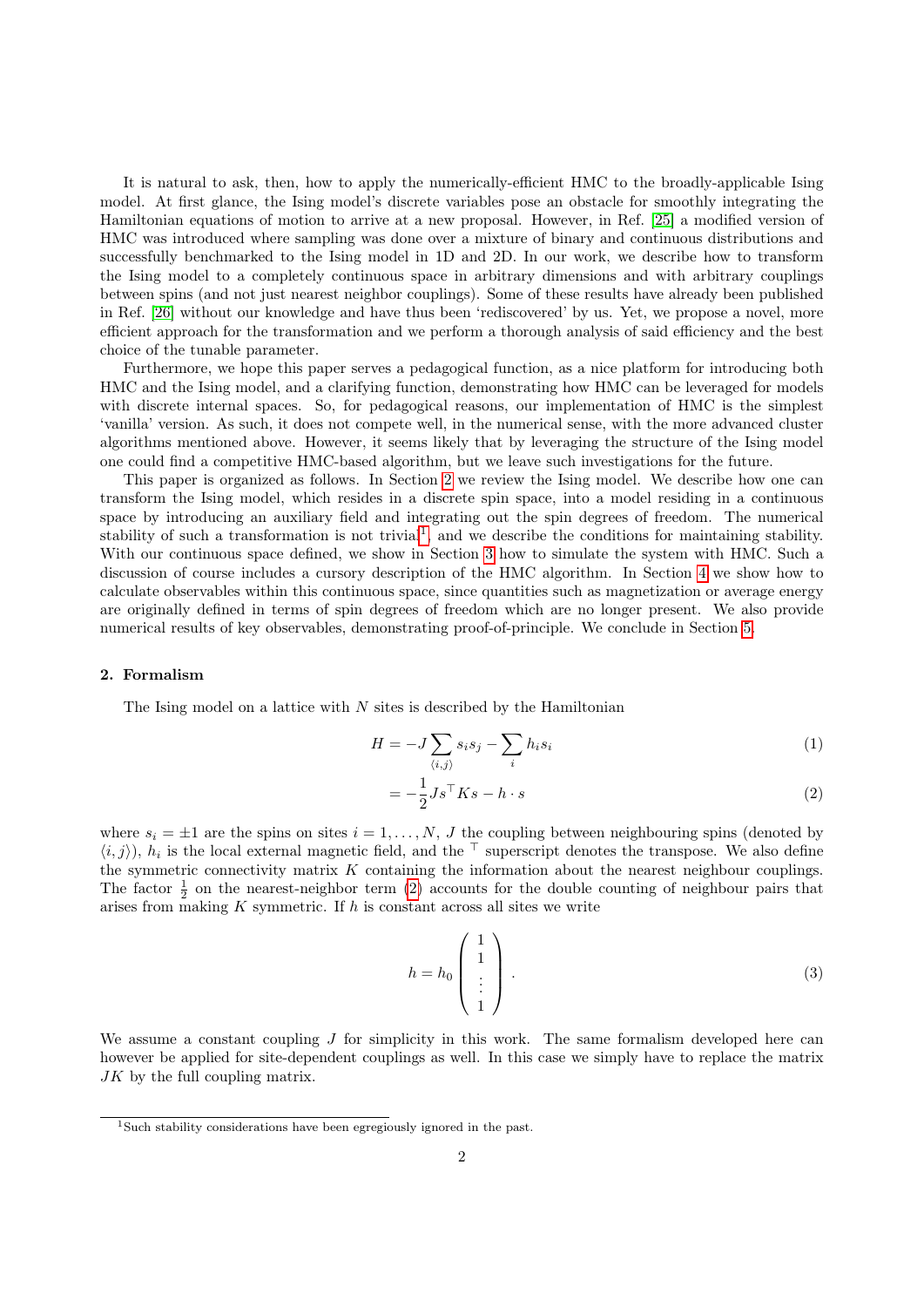The partition sum over all spin configurations  $\{s_i\} \equiv \{s_i \mid i = 1, \ldots, N\}$ 

$$
Z = \sum_{\{s_i\}=\pm 1} e^{-\beta H} \tag{4}
$$

with the inverse temperature  $\beta$  is impractical to compute directly for large lattices because the number of terms increases exponentially, providing the motivation for Monte Carlo methods. Our goal is to rewrite Z in terms of a continuous variable so that molecular dynamics (MD) becomes applicable. The usual way to eliminate the discrete degrees of freedom and replace them by continuous ones is via the Hubbard-Stratonovich (HS) transformation. For a positive definite matrix  $A \in \mathbb{R}^{N \times N}$  and some vector  $v \in \mathbb{R}^{N}$ , the HS relation reads

$$
e^{\frac{1}{2}v^{\top}Av} = \frac{1}{\sqrt{\det A (2\pi)^{N}}} \int\limits_{-\infty}^{\infty} \left[ \prod_{i=1}^{N} d\phi_{i} \right] e^{-\frac{1}{2}\phi^{\top}A^{-1}\phi + v \cdot \phi}
$$
(5)

where we integrate over an *auxiliary field*  $\phi$ . The argument of the exponent has been linearized in v. In our case the matrix  $J'K$  with

<span id="page-2-2"></span><span id="page-2-0"></span>
$$
J' := \beta J \tag{6}
$$

takes the place of A in the expression above. However,  $J'K$  is not positive definite in general, nor is  $-J'K$ . The eigenvalues  $\lambda$  of K are distributed in the interval

$$
\lambda \in [-n, n] \tag{7}
$$

where n is the maximal number of nearest neighbours a site can have. In the thermodynamic limit  $N \to \infty$ the spectrum becomes continuous and all values in the interval are reached. Thus the HS transformation is not stable: the Gaussian integral with negative eigenvalues does not converge.

We have to modify the connectivity matrix in such a way that we can apply the HS transformation. Therefore we introduce a constant shift  $C$  to the  $K$  matrix,

<span id="page-2-5"></span><span id="page-2-4"></span><span id="page-2-3"></span><span id="page-2-1"></span>
$$
\tilde{K} := K + C \mathbb{1},\tag{8}
$$

where  $C$  has to have the same sign as  $J'$ , by adding and subtracting the corresponding term in the Hamiltonian. Now  $\tilde{K}$  has the same eigenspectrum as K, but shifted by C. Thus if we choose  $|C| > n$ , J'K is positive definite. We will take such a choice for granted from now on. For variable coupling the interval [\(7\)](#page-2-0) might have to be adjusted, but the eigenspectrum remains bounded from below, so C can be chosen large enough to make  $J'K$  positive definite.

Now we can apply the HS transformation to the partition sum

$$
Z = \sum_{\{s_i\}=\pm 1} e^{\frac{1}{2}\beta J s^\top \tilde{K} s - \frac{1}{2}\beta J C s^2 + \beta h \cdot s} \tag{9}
$$

$$
= e^{-\frac{1}{2}J'CN} \sum_{\{s_i\}=\pm 1} e^{\frac{1}{2}J's^{\top}\tilde{K}s + h'\cdot s}
$$
\n(10)

$$
= e^{-\frac{1}{2}J'CN} \sum_{\{s_i\}=\pm 1} \frac{1}{\sqrt{\det \tilde{K}(2\pi J')^N}} \int_{-\infty}^{\infty} \left[ \prod_{i=1}^N d\phi_i \right] e^{-\frac{1}{2J'}\phi^{\top} \tilde{K}^{-1} \phi + (h'+\phi)\cdot s}
$$
(11)

$$
= \frac{e^{-\frac{1}{2}J'CN}}{\sqrt{\det\tilde{K}\left(2\pi J'\right)^N}} \int\limits_{-\infty}^{\infty} \left[\prod_{i=1}^N d\phi_i\right] e^{-\frac{1}{2J'}\phi^{\top}\tilde{K}^{-1}\phi} \left[\prod_{i=1}^N 2\cosh\left(h'_i + \phi_i\right)\right]
$$
(12)

$$
=2^N\frac{e^{-\frac{1}{2}J'CN}}{\sqrt{\det\tilde{K}\left(2\pi J'\right)^N}}\int\limits_{-\infty}^{\infty}\left[\prod_{i=1}^N d\phi_i\right]e^{-\frac{1}{2J'}\phi^{\top}\tilde{K}^{-1}\phi+\sum_i\log\cosh\left(h'_i+\phi_i\right)}\tag{13}
$$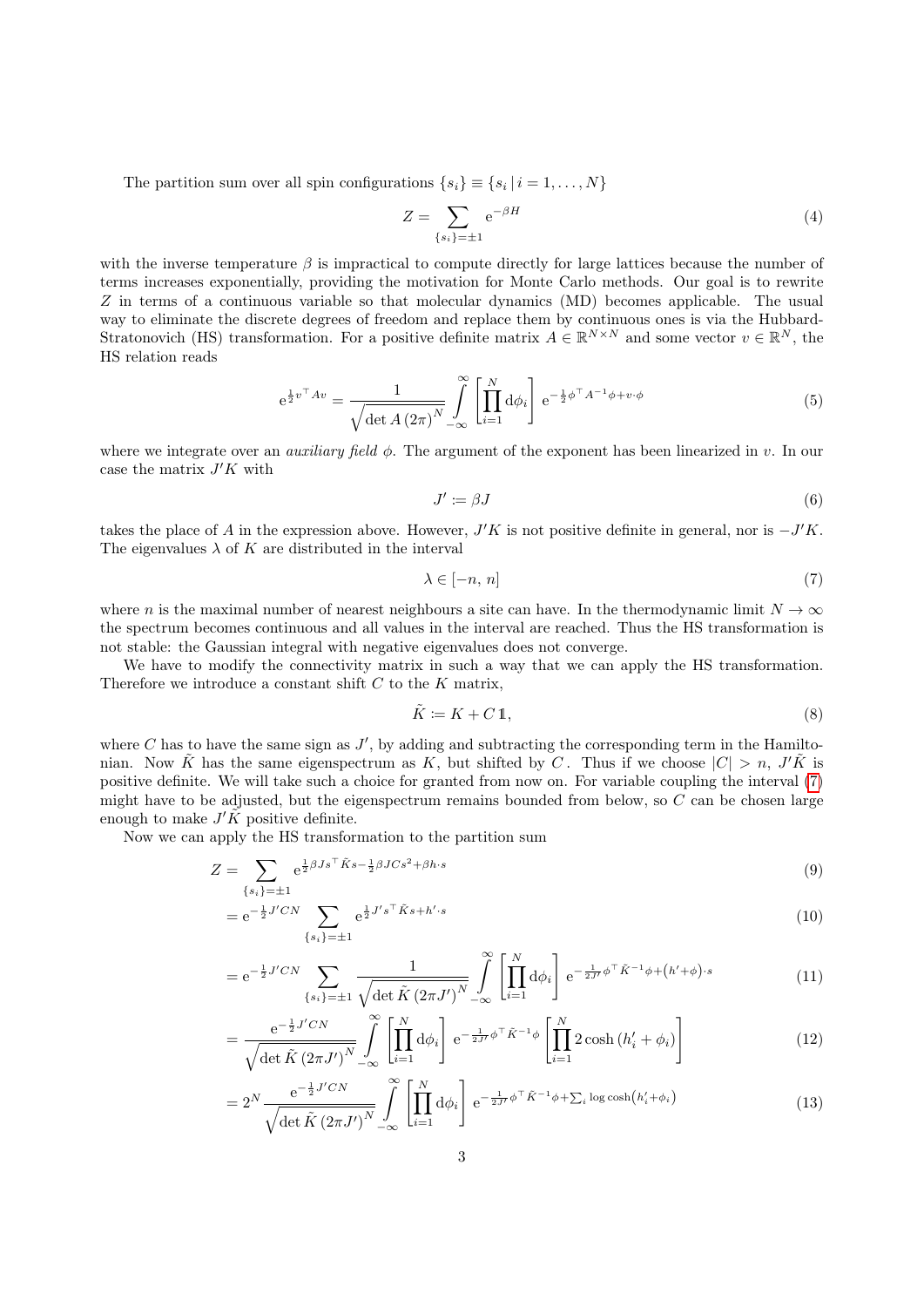where we used in [\(10\)](#page-2-1) that  $s_i^2 = 1$  for all i and defined  $h' \coloneqq \beta h$  in analogy with [\(6\)](#page-2-2). In [\(11\)](#page-2-3) we performed the HS transformation and in  $(12)$  we explicitly evaluated the sum over all the now-independent  $s_i$ , thereby integrating out the spins. After rewriting the cosh term in [\(13\)](#page-2-5) we are left with an effective action that can be used to perform HMC calculations. However, we do not recommend using this form directly, as it needs a matrix inversion.

Instead, let us perform the substitution

<span id="page-3-2"></span>
$$
\phi = \sqrt{J'}\tilde{K}\psi - h' \tag{14}
$$

with the functional determinant  $\sqrt{J'}^N$  det  $\tilde{K}$ . This substitution is going to bring a significant speed up and has not been considered in Ref. [\[26\]](#page-9-14). It allows us to get rid of the inverse of  $\tilde{K}$  in the variable part of the partition sum

$$
Z = \sqrt{\left(\frac{2}{\pi}\right)^N \det \tilde{K}} e^{-\frac{1}{2}J'CN} \int_{-\infty}^{\infty} \left[ \prod_{i=1}^N d\psi_i \right] e^{-\frac{1}{2}\psi^{\top} \tilde{K}\psi + \frac{1}{\sqrt{J'}}\psi \cdot h' - \frac{1}{2J'}h'^{\top} \tilde{K}^{-1}h' + \sum_i \log \cosh\left(\sqrt{J'}(\tilde{K}\psi)_i\right)}.
$$
 (15)

The only left over term involving an inversion remains in the constant  $h'^{\top} \tilde{K}^{-1} h'$ . Fortunately this does not need to be calculated during HMC simulations. We do need it, however, for the calculation of some observables, such as the magnetisation [\(28\)](#page-5-1), and for this purpose it can be calculated once without any need for updates. Let us also remark that the inverse  $\tilde{K}^{-1}$  does not have to be calculated exactly. Instead it suffices to solve the system of linear equations  $\tilde{K}x = h'$  for x which can be done very efficiently with iterative solvers, such as the conjugate gradient (CG) method [\[27\]](#page-9-15).

A further simplification can be achieved when the magnetic field is constant [\(3\)](#page-1-3) and every lattice site has the same number of nearest neighbours  $n_0$ . Then we find that

$$
\tilde{K}h' = (n_0 + C)h'
$$
\n(16)

and thus

<span id="page-3-4"></span>
$$
h'^\top \tilde{K}^{-1} h' = h'^\top \frac{1}{n_0 + C} h' = \frac{N}{n_0 + C} h'^2_0.
$$
 (17)

## <span id="page-3-0"></span>3. HMC

Hybrid Monte Carlo<sup>[2](#page-3-1)</sup> (HMC) [\[21\]](#page-9-10) requires introducing a fictitious *molecular dynamics time* and conjugate momenta, integrating current field configurations according to Hamiltonian equations of motion to make a Metropolis proposal. We multiply the partition sum  $Z(15)$  $Z(15)$  by unity, using the Gaussian identity

<span id="page-3-3"></span>
$$
\frac{1}{(2\pi)^{N/2}} \int_{-\infty}^{+\infty} \left[ \prod_{i=1}^{N} dp_i \right] e^{-\frac{1}{2}p_i^2} = 1
$$
\n(18)

where we have one conjugate momentum p for each field variable  $\psi$  in Z, and we sample configurations of fields and momenta from this combined distribution. The conceptual advantage of introducing these momenta is that we can evolve the auxiliary fields  $\psi$  with the HMC Hamiltonian  $\mathcal{H}$ ,

$$
\mathcal{H} = \frac{1}{2}p^2 + \frac{1}{2}\psi^{\top}\tilde{K}\psi - \frac{1}{\sqrt{J'}}\psi \cdot h' - \sum_{i} \log \cosh\left(\sqrt{J'}\left(\tilde{K}\psi\right)_i\right) \tag{19}
$$

by integrating the equations of motion (EOM)

$$
\dot{\psi} = +\frac{\partial \mathcal{H}}{\partial p} = p \tag{20}
$$

$$
\dot{p} = -\frac{\partial \mathcal{H}}{\partial \psi} = -\tilde{K}\psi + \frac{1}{\sqrt{J'}}h' + \sqrt{J'}\tilde{K}\tanh\left(\sqrt{J'}\tilde{K}\psi\right)
$$
\n(21)

<span id="page-3-1"></span><sup>2</sup>Sometimes 'Hamiltonian Monte Carlo', especially in settings other than lattice quantum field theory.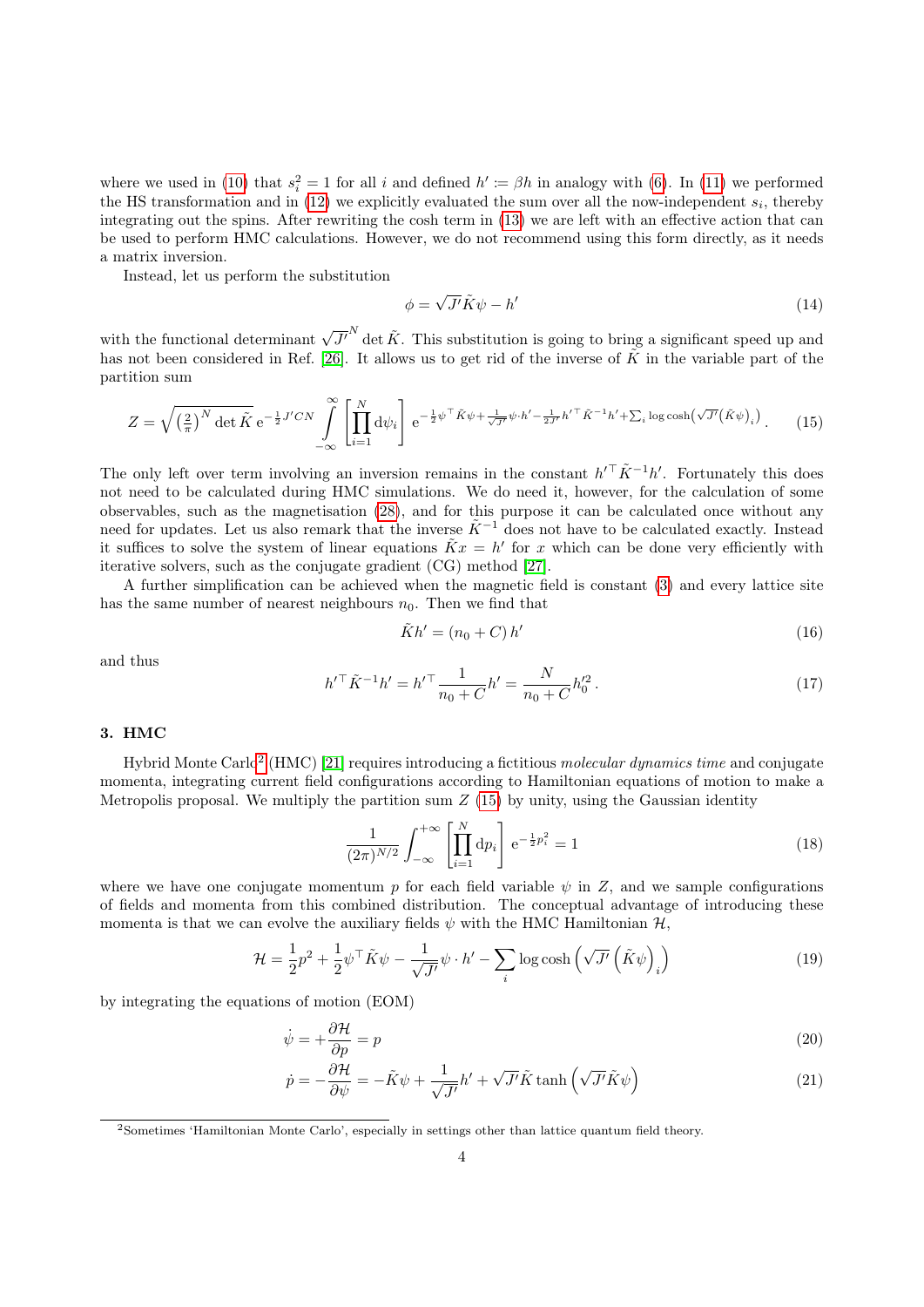where the tanh is understood element-wise.

Thus one can employ the Hybrid Monte Carlo algorithm to generate an ensemble of field configurations by a Markov chain. Starting with some initial configuration  $\psi$ , the momentum p is sampled according to a Gaussian distribution [\(18\)](#page-3-3). The EOM are integrated to update all the field variables at once. The integration of the differential equations, or the *molecular dynamics*, is performed by a (volume-preserving) symmetric symplectic integrator (we use leap-frog here, but more efficient schemes can be applied [\[28,](#page-9-16) [29\]](#page-9-17)) to ensure an unbiased update. The equations of motion are integrated one molecular dynamics time unit, which is held fixed for each ensemble, to produce one *trajectory* through the configuration space; the end of the trajectory is proposed as the next step in the Markov chain. If the molecular dynamics time unit is very short, the new proposal will be very correlated with the current configuration. If the molecular dynamics time unit is too long, it will be very expensive to perform an update.

The proposal is accepted with the Boltzmann probability min  $(1, e^{-\Delta \mathcal{H}})$  where the energy splitting  $\Delta \mathcal{H} = \mathcal{H}_{\text{new}} - \mathcal{H}_{\text{old}}$  is the energy difference between the proposed configuration and the current configuration. If our integration algorithm were exact,  $\Delta \mathcal{H}$  would vanish and we would always accept the new proposal, by conservation of energy. The Metropolis-Hastings accept/reject step guarantees that we get the correct distribution despite inexact numerical integration. So, if we integrate with time steps that are too coarse we will reject more often. Finer integration ensures a greater acceptance rate, all else being equal.

If the proposal is not accepted as the next step of our Markov chain, it is rejected and the previous configuration repeats. After each accepted or rejected proposal the momenta are refreshed according to the Gaussian distribution [\(18\)](#page-3-3) and molecular dynamics integration resumes, to produce the next proposal.

If the very first configuration is not a good representative of configurations with large weight, the Markov chain will need to be *thermalized*—driven towards a representative place—by running the algorithm for some number of updates. Then, production begins. An ensemble of  $N_{\rm cf}$  configurations  $\{\psi^n\}$  is drawn from the Markov chain and the estimator of any observable  $O(\psi)$ 

$$
\overline{O} = \frac{1}{N_{\rm cf}} \sum_{n=1}^{N_{\rm cf}} O(\psi^n) \tag{22}
$$

converges to the expectation value

$$
\langle O \rangle = \frac{1}{Z} \sqrt{\left(\frac{2}{\pi}\right)^N \det \tilde{K}} e^{-\frac{1}{2} J' C N} \int_{-\infty}^{\infty} \left[ \prod_{i=1}^N d\psi_i \right] O(\psi) e^{-\frac{1}{2} \psi^{\top} \tilde{K} \psi + \frac{1}{\sqrt{J'}} \psi \cdot h' - \frac{1}{2J'} h'^{\top} \tilde{K}^{-1} h' + \sum_i \log \cosh(\sqrt{J'} (\tilde{K} \psi)_i)} \tag{23}
$$

as the ensemble size  $N_{\rm cf} \to \infty$ , with uncertainties on the scale of  $N_{\rm cf}^{-1/2}$  as long as the configurations are not noticeably correlated—if their autocorrelation time (in Markov chain steps) is short enough.

Not much time has been spent on the tuning of C during this work. We expect that the choice of C can influence the speed of the simulations. Clearly  $|C|$  must not be chosen too large because in the limit  $|C| \to \infty$  the Hamiltonian can be approximated by

$$
\frac{1}{C}\mathcal{H} = \frac{1}{2}\psi^2 - \sqrt{J'}\sum_{i}|\psi_i| + \mathcal{O}\left(C^{-1}\right)
$$
\n(24)

with the minima

<span id="page-4-0"></span>
$$
\psi_i = \pm \sqrt{J'}.\tag{25}
$$

Any deviation from a minimum is enhanced by the factor of C and is thus frozen out for large  $|C|$ . This reproduces the original discrete Ising model up to normalisation factors. Plainly the HMC breaks down in this case. As the limit is approached, the values for the  $\psi_i$  become confined to smaller and smaller regions. The result is that HMC simulations can get stuck in local minima and the time series is no longer ergodic—it cannot explore all the states of the Markov chain—which may yield incorrect or biased results. From now on we use  $|C| = n + 10^{-5}$ ; we later show the effect of changing C in Figure [3.](#page-7-1)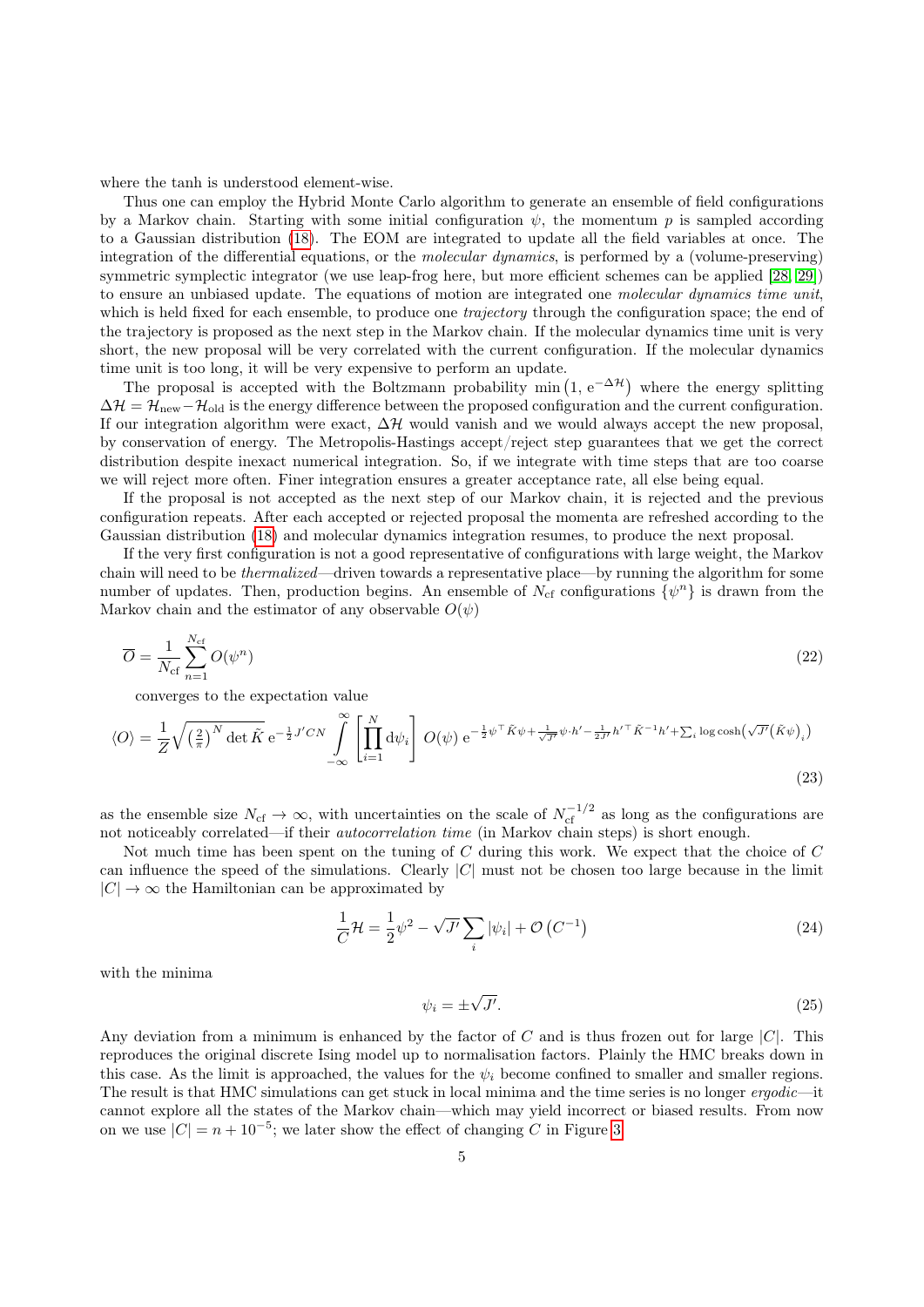A large coupling (or low temperature)  $J'$  introduces an ergodicity problem as well: as we expect to be in a magnetized phase, all the spins should be aligned and flipping even one spin is energetically disfavored even while flipping them all may again yield a likely configuration. This case however is less problematic because there are only two regions with a domain wall between them; the region with all  $\psi_i > 0$  and the region with all  $\psi_i < 0$ . The ergodicity issue is alleviated by proposing a global sign flip and performing a Metropolis accept/reject step every few trajectories, similar to that proposed in Ref. [\[24\]](#page-9-12).

#### <span id="page-5-0"></span>4. Results

Let us again assume constant external field with strength  $h_0$  [\(3\)](#page-1-3). Then the expectation value of the average magnetisation and energy per site read

$$
\langle m \rangle = \frac{1}{NZ} \frac{\partial Z}{\partial h'}
$$
 (26)

$$
=\frac{1}{N}\left\langle \frac{1}{\sqrt{J'}}\sum_{i}\psi_{i} - \frac{N}{n_{0}+C}\frac{h'_{0}}{J'}\right\rangle
$$
\n(27)

<span id="page-5-1"></span>
$$
=\frac{\langle\psi\rangle}{\sqrt{J'}}-\frac{1}{n_0+C}\frac{h'_0}{J'},\tag{28}
$$

$$
\langle \beta \varepsilon \rangle = -\frac{\beta}{NZ} \frac{\partial Z}{\partial \beta} \tag{29}
$$

<span id="page-5-5"></span><span id="page-5-2"></span>
$$
= \frac{1}{2}CJ' + \frac{1}{n_0 + C} \frac{{h'_0}^2}{2J'} - \frac{h'_0}{2\sqrt{J'}} \langle \psi \rangle - \frac{\sqrt{J'}}{2N} \langle \left( \tilde{K}\psi \right) \cdot \tanh\left(\sqrt{J'}\tilde{K}\psi\right) \rangle \tag{30}
$$

where  $\langle \psi \rangle = \langle \psi_i \rangle$  for any site i due to translation invariance. Any other physical observables can be derived in the same way. For example, higher-point correlation functions like spin-spin correlators may be derived by functionally differentiating with respect to a site-dependent  $h_i$  (without the simplification of constant external field  $(17)$ ). We stress here that, although C appears in observables (as in the magnetization  $(28)$ ) and energy density  $(30)$ , the results are independent of C—its value only influences the convergence rate.



<span id="page-5-3"></span>Figure 1: Expectation value of the energy per site for the two dimensional periodic square lattice (left) and the lattice with all-to-all coupling (right) for the HMC and the Metropolis-Hastings algorithms at critical coupling and  $h = 0$  with lattice sizes N.

In Figure [1](#page-5-3) we demonstrate that the HMC algorithm<sup>[3](#page-5-4)</sup> indeed produces correct results. The left panel shows the average energy per site at the critical point [\[1\]](#page-8-0) of the two-dimensional square lattice with periodic boundary conditions. We choose to scale the number of integration steps per trajectory with the

<span id="page-5-4"></span><sup>3</sup>Our code is publicly available under [https://github.com/HISKP-LQCD/ising\\_hmc](https://github.com/HISKP-LQCD/ising_hmc).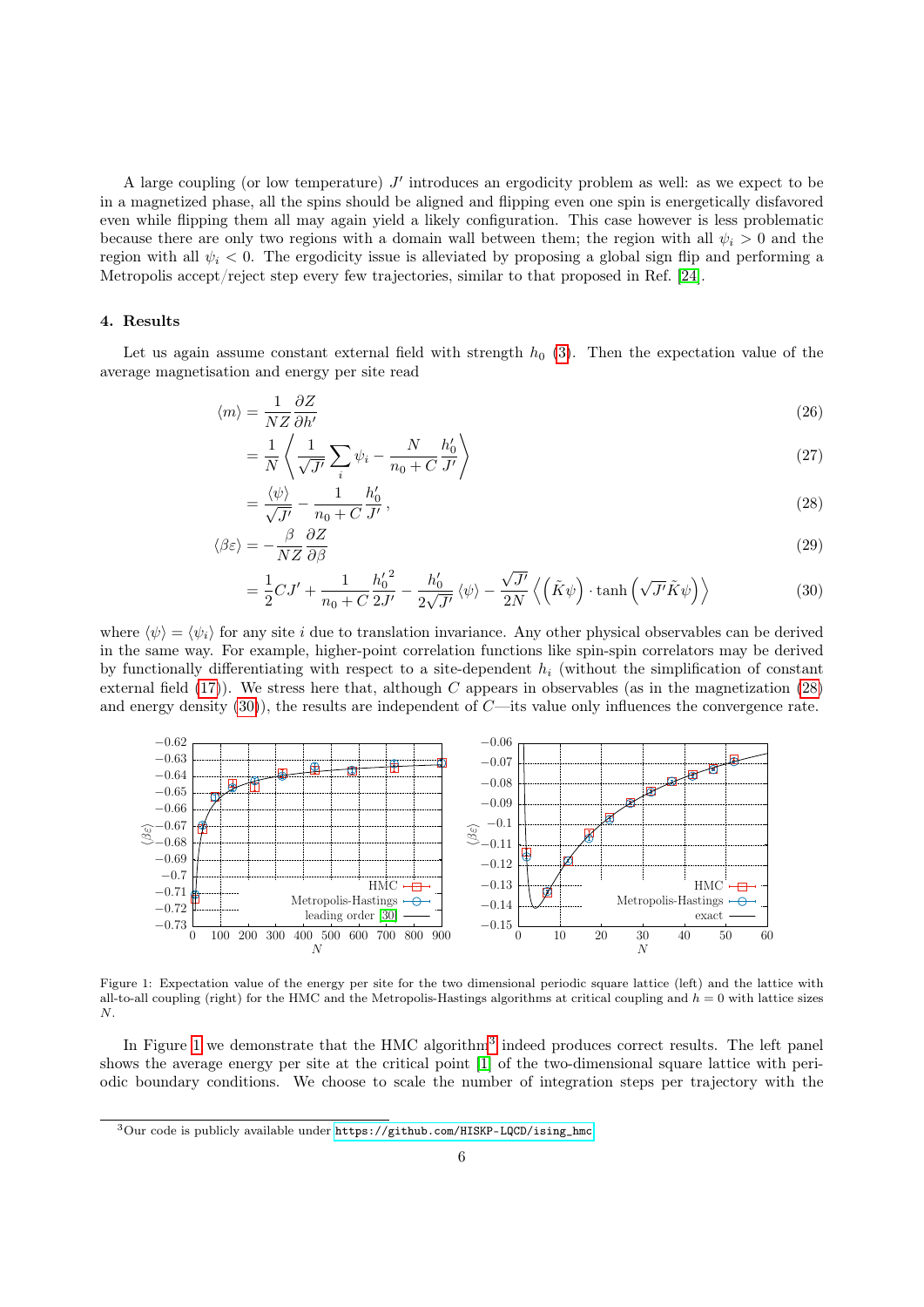lattice volume as  $N_{\text{step}} = \lfloor \log N \rfloor$ , which empirically leads to acceptance rates between 70% and 80% for a broad range of lattice sizes and dimensions. The results from the HMC simulations are compared to the results obtained via the local Metropolis-Hastings algorithm with the same number  $N_{\rm cf}$  of sweeps (a sweep consists of  $N$  spin flip proposals). In addition we show the leading order analytic results [\[30\]](#page-9-18)  $\langle \beta \varepsilon \rangle \approx -\log \left(1+\sqrt{2}\right) \left(\frac{\sqrt{2}}{2}+\frac{1}{3\sqrt{2}}\right)$  $\frac{1}{3\sqrt{N}}$  +  $\mathcal{O}(N^{-1})$ . We not only find that the results are compatible, but also that the errors of both stochastic methods are comparable. The right panel shows the average energy per site in the case where the coupling is no longer nearest neighbor, but the extreme opposite with all-to-all couplings. The Hamiltonian we use in this case is, up to an overall constant, the "infinite-range" Ising model [\[31\]](#page-10-0). This model has analytic solutions for physical observables as a function of the number of lattice sites N which we show for the case of the average energy (black line). We provide a description of this model, as a well as a derivation of the exact solution for the average energy, in [Appendix A.](#page-8-5) Our numerical results agree very well with the exact result.



<span id="page-6-1"></span>Figure 2: Integrated autocorrelation time of  $|m|$  for the HMC and the Metropolis-Hastings algorithms at critical coupling and  $h = 0$  for the  $d = 2$  (left) and  $d = 3$  (right) dimensional periodic square lattice with size N. The lines are fits of the form  $\tau_{\text{int}} = \alpha N^{\frac{2}{d}}$  for  $N > 10$ .

Since it is not the aim of this work to present physical results, but rather to introduce an alternative formulation for simulating the Ising model and generalizations thereof, we do not compute other observables explicitly, nor do we investigate their dependence on other parameters. On the other hand it is not sufficient that the algorithm in principle produces correct results—we must also investigate its efficiency. A good measure for the efficiency is the severity of *critical slowing down*—that the integrated autocorrelation time<sup>[4](#page-6-0)</sup>  $\tau_{\text{int}}$  diverges at the critical point as some power  $\gamma$  of the system size  $\tau_{\text{int}} \propto N^{\gamma}$ . One could expect that, being a global update algorithm, the HMC does not suffer as much from critical slowing down as Metropolis-Hastings. Figure [2](#page-6-1) however shows that both algorithms have dynamic exponent  $z \equiv d\gamma \approx 2$  in  $d = 2$  and  $d = 3$  dimensions (see Ref. [\[33\]](#page-10-1) and references within for a discussion of the critical coupling and exponents in  $d = 3$ . Still one has to keep in mind that a Metropolis-Hastings sweep takes less time than an HMC trajectory and the HMC trajectories become logarithmically longer as N grows. In our implementation we find the proportionality

$$
T_{\rm HMC} \approx 4N_{\rm step} T_{\rm MH} \tag{31}
$$

where  $T_{\text{HMC}}$  is the time required for one HMC trajectory and  $T_{\text{MH}}$  the time required for one Metropolis-Hastings sweep.

Last but not least let us study the impact of the shift parameter  $C$  on the efficiency of the algorithm by means of the autocorrelation for the absolute magnetization  $|m|$ . As explained earlier, when C becomes very large the potential becomes very steep around the local minima [\(25\)](#page-4-0). When this localization becomes

<span id="page-6-0"></span> ${}^{4}\tau_{\rm int}$  and its error have been calculated according to the scheme proposed in Ref [\[32\]](#page-10-2).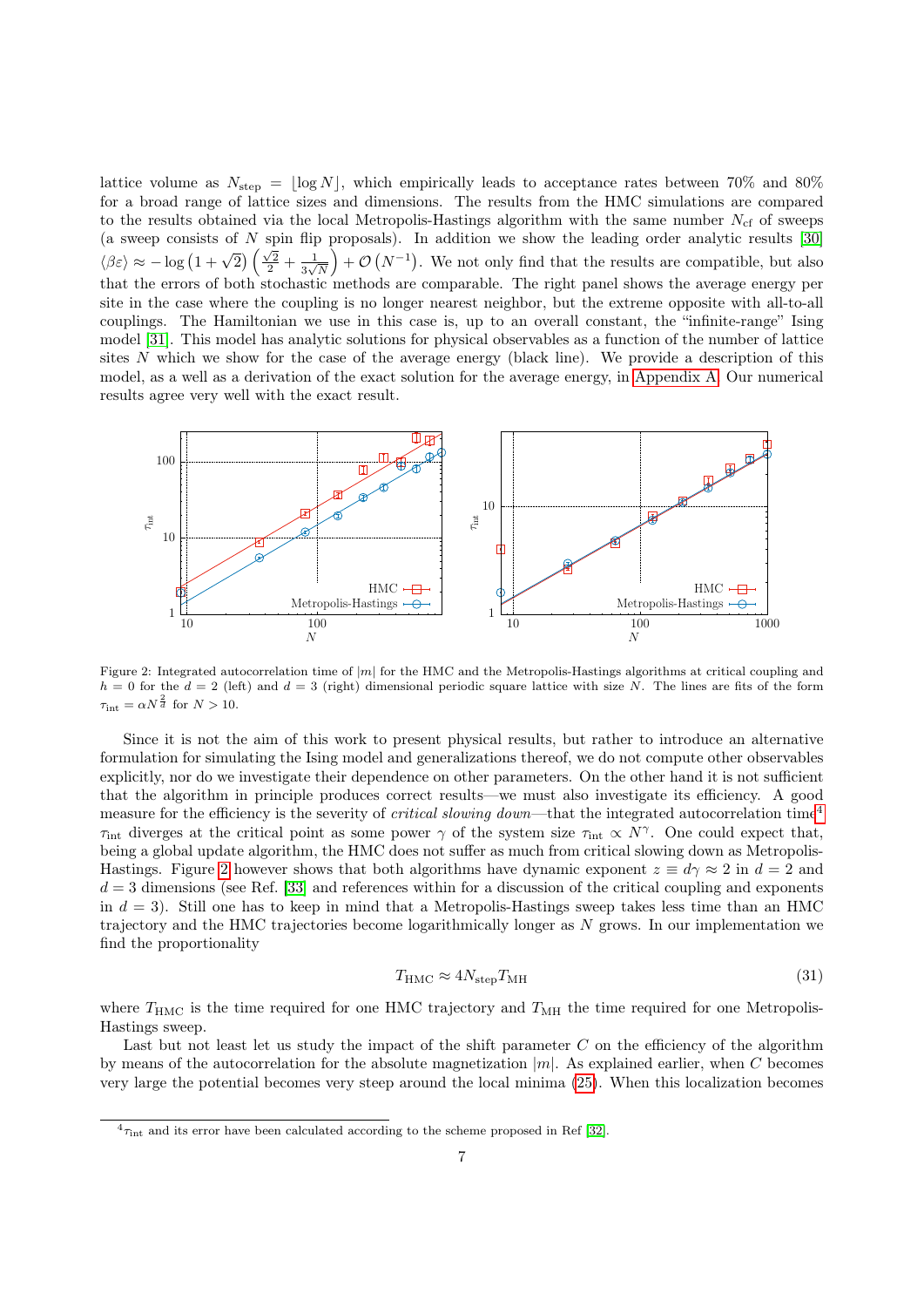important we expect the autocorrelation to increase with  $C$ , as transitions from one local minimum to another become less likely. This behaviour can be seen in Figure [3.](#page-7-1) We find that the autocorrelation is constant within errors below some critical value, in this case  $C_{\text{crit}} \approx n + 1$ , and increases rapidly for larger C. So, as long as the potential is not too deep HMC can explore the whole configuration space. A very large C causes wells from which it is difficult to escape, while Cs just large enough to ensure stability yield very flat, smooth potentials. We see in Fig. [3](#page-7-1) that as long as the shift is small  $|C| - n \ll 1$  its specific value is irrelevant and does not need to be tuned.



<span id="page-7-1"></span>Figure 3: Integrated autocorrelation time of |m| for the HMC algorithm at critical coupling and  $h = 0$  for the  $d = 2$  dimensional periodic square lattice with size  $N = 15^2$  against the shift C reduced by the number of nearest neighbours n.

#### <span id="page-7-0"></span>5. Conclusion

In this paper we showed how to apply the HMC algorithm to the Ising model, successfully applying an algorithm that uses only continuous state variables to a system with discrete degrees of freedom. We find that the HMC algorithm generalises the Ising model very well to arbitrary geometries without much effort. It has been presented here in the most simple form. In this simple form the HMC is an extremely inefficient algorithm if applied to the Ising model. Although more flexible than the most efficient methods, such as cluster algorithms, it loses as compared even to the Metropolis-Hastings algorithm. The coefficient by which the Metropolis-Hastings algorithm surpasses the HMC decreases with dimension, so that HMC might be preferable in case of an extremely high number of nearest neighbours—in the case of less local coupling, for example.

Moreover, for physical systems that suffer from sign problems, one may hope to leverage complex Langevin, Lefschetz thimble, or other contour-optimizing methods (for a dramatically incomplete set of examples, consider, respectively, Ref. [\[34,](#page-10-3) [35\]](#page-10-4), Refs. [\[36–](#page-10-5)[38\]](#page-10-6), and Refs. [\[39–](#page-10-7)[41\]](#page-10-8) and references therein). The formulation in terms of continuous variables presented here is well-suited for these methods, while the methods that deal directly with the original discrete variables such as the Metropolis-Hastings, cluster, and worm algorithms, for example, are non-starters. In that sense, our exact reformulation and HMC method can be seen as the first step towards solving otherwise-intractable problems.

The HMC algorithm could be optimised by more efficient integrators and different choices of  $C$ , just to name the most obvious possibilities. Many more methods have been developed to improve HMC performance and it is expected that some of them could also speed up the Ising model.

#### Acknowledgements

We thank Paulo Bedaque, Matthias Fischer, Michael Kajan, Ulf Meißner, Marcel Nitsch, Carsten Urbach and Jan-Lukas Wynen for their constructive criticisms. This work was done in part through financial support from the Deutsche Forschungsgemeinschaft (Sino-German CRC 110). E.B. is supported by the U.S. Department of Energy under Contract No. DE-FG02-93ER-40762.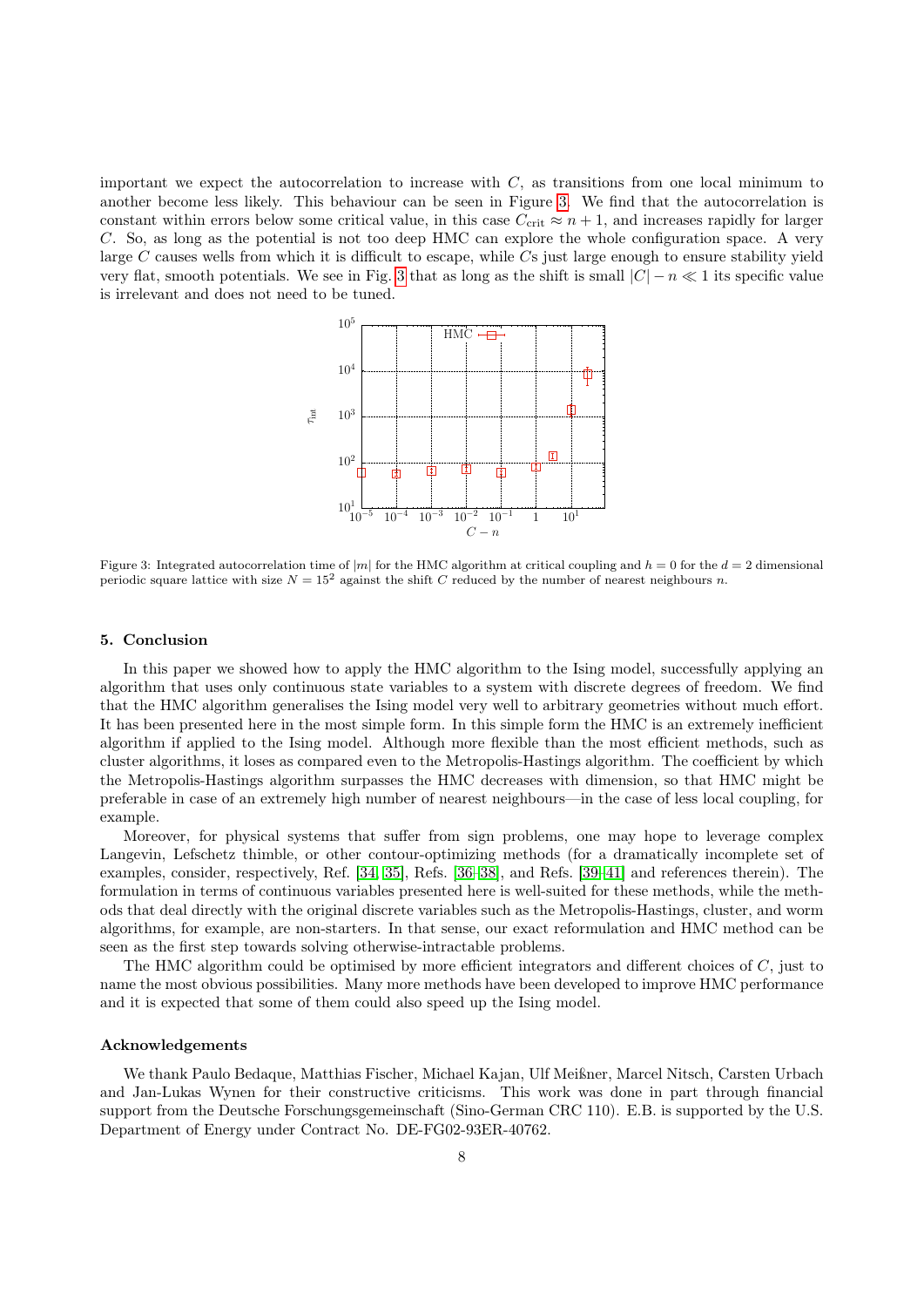#### <span id="page-8-5"></span>Appendix A. The "infinite-range Ising model"

For the calculations shown on the right panel of Figure [1](#page-5-3) we used the following Hamiltonian,

$$
H(s) = -\frac{1}{2} \frac{J}{N} \sum_{i \neq j} s_i s_j - h \sum_i s_i \tag{A.1}
$$

$$
= \frac{1}{2}J - \frac{1}{2}\frac{J}{N}\sum_{i,j}s_i s_j - h\sum_i s_i ,
$$
 (A.2)

where in the second line we used the fact that  $s_i^2 = 1$   $\forall i$  and there is no restriction in the sum over spin couplings. With the exception of the *self-energy* term  $\frac{1}{2}J$  in the second line above, the remaining terms constitute the "infinite-range Ising model"[\[31\]](#page-10-0). From now on we assume that  $J > 0$ , but a similar calculation can be done for  $J < 0$ .

The partition function for this Hamiltonian can be exactly determined. Applying the HS transformation as described in the equations leading up to the partition sum [\(13\)](#page-2-5) one obtains

$$
Z = e^{\frac{1}{2}\beta J} \int_{-\infty}^{\infty} \frac{d\phi}{\sqrt{2\pi\beta \hat{J}}} e^{-\frac{\phi^2}{2\beta \hat{J}}} [2\cosh(\beta h \pm \phi)]^N , \qquad (A.3)
$$

where we define  $\hat{J} = J/N$ . Expanding the cosh terms into exponentials allows one to formally integrate over the HS fields, obtaining

<span id="page-8-6"></span>
$$
Z = e^{\frac{1}{2}\beta J} \sum_{n=0}^{N} {N \choose n} f(\beta \hat{J}, \beta h, N - 2n) , \qquad (A.4)
$$

and

$$
f(\beta \hat{J}, \beta h, x) \equiv e^{\frac{1}{2}\beta \hat{J}x^2 + \beta hx} \tag{A.5}
$$

Using the definition of the energy density [\(29\)](#page-5-5) with the partition sum [\(A.4\)](#page-8-6) gives our analytic expression for the internal energy,

$$
\langle \beta \varepsilon \rangle = \frac{1}{2} \beta \hat{J} - \frac{\beta}{NZ} \sum_{n=0}^{N} {N \choose n} \left[ \frac{1}{2} \hat{J} (N - 2n)^2 + h(N - 2n) \right] f(\beta \hat{J}, \beta h, N - 2n) . \tag{A.6}
$$

Note the relative sign difference between the terms on the right hand side above. For sufficiently small N the self-energy term wins out, otherwise the second term dominates.

An analogous calculation for the magnetisation with an extrapolation of  $N \to \infty$  leads to the critical point  $\beta J = 1$ . We used this value in Figure [1.](#page-5-3)

#### References

<span id="page-8-0"></span>[1] L. Onsager, [Crystal Statistics. I. A Two-Dimensional Model with an Order-Disorder Transition,](https://link.aps.org/doi/10.1103/PhysRev.65.117) Phys. Rev. 65 (1944) 117–149. [doi:10.1103/PhysRev.65.117](https://doi.org/10.1103/PhysRev.65.117).

URL <https://link.aps.org/doi/10.1103/PhysRev.65.117>

- <span id="page-8-1"></span>[2] W. A. Little, An ising model of a neural network, in: W. Jäger, H. Rost, P. Tautu (Eds.), Biological Growth and Spread, Springer Berlin Heidelberg, Berlin, Heidelberg, 1980, pp. 173–179.
- <span id="page-8-2"></span>[3] E. Schneidman, M. Berry, R. S. et al., Weak pairwise correlations imply strongly correlated network states in a neural population, Nature 440 (2006) 1007–1012. [doi:10.1038/nature04701](https://doi.org/10.1038/nature04701).
- <span id="page-8-3"></span>[4] P. W. Kasteleyn, C. M. Fortuin, Phase Transitions in Lattice Systems with Random Local Properties, Physical Society of Japan Journal Supplement 26 (1969) 11.
- [5] C. Fortuin, P. Kasteleyn, [On the random-cluster model: I. introduction and relation to other models,](http://www.sciencedirect.com/science/article/pii/0031891472900456) Physica 57 (4)  $(1972)$  536 - 564. [doi:https://doi.org/10.1016/0031-8914\(72\)90045-6](https://doi.org/https://doi.org/10.1016/0031-8914(72)90045-6). URL <http://www.sciencedirect.com/science/article/pii/0031891472900456>
- <span id="page-8-4"></span>[6] A. A. Saberi, H. Dashti-Naserabadi, [Three-dimensional ising model, percolation theory and conformal invariance,](https://doi.org/10.1209%2F0295-5075%2F92%2F67005) EPL (Europhysics Letters) 92 (6) (2010) 67005. [doi:10.1209/0295-5075/92/67005](https://doi.org/10.1209/0295-5075/92/67005). URL <https://doi.org/10.1209%2F0295-5075%2F92%2F67005>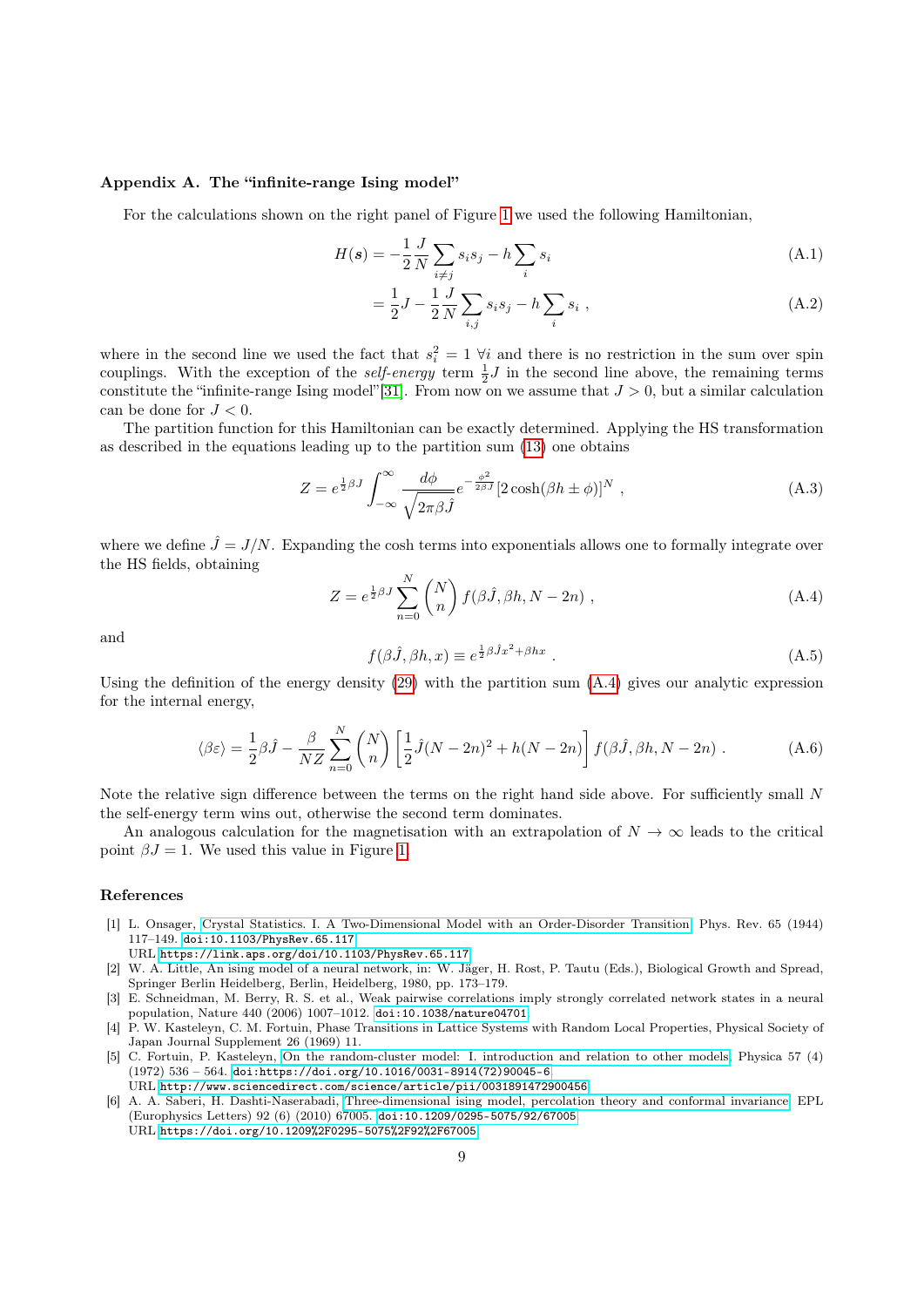- <span id="page-9-0"></span>[7] Y.-P. Ma, I. Sudakov, C. Strong, K. M. Golden, [Ising model for melt ponds on arctic sea ice,](https://doi.org/10.1088%2F1367-2630%2Fab26db) New Journal of Physics 21 (6) (2019) 063029. [doi:10.1088/1367-2630/ab26db](https://doi.org/10.1088/1367-2630/ab26db). URL <https://doi.org/10.1088%2F1367-2630%2Fab26db>
- <span id="page-9-1"></span>[8] D. Chowdhury, D. Stauffer, A generalized spin model of financial markets, The European Physical Journal B - Condensed Matter and Complex Systems 8 (1999) 477–482.
- [9] T. Kaizoji, S. Bornholdt, Y. Fujiwara, [Dynamics of price and trading volume in a spin model of stock markets with](http://www.sciencedirect.com/science/article/pii/S0378437102012165) [heterogeneous agents,](http://www.sciencedirect.com/science/article/pii/S0378437102012165) Physica A: Statistical Mechanics and its Applications 316 (1) (2002) 441 – 452. [doi:https://doi.](https://doi.org/https://doi.org/10.1016/S0378-4371(02)01216-5) [org/10.1016/S0378-4371\(02\)01216-5](https://doi.org/https://doi.org/10.1016/S0378-4371(02)01216-5).
- <span id="page-9-2"></span>URL <http://www.sciencedirect.com/science/article/pii/S0378437102012165> [10] D. Sornette, W.-X. Zhou, [Importance of positive feedbacks and overconfidence in a self-fulfilling ising model of financial](http://www.sciencedirect.com/science/article/pii/S0378437106002354) [markets,](http://www.sciencedirect.com/science/article/pii/S0378437106002354) Physica A: Statistical Mechanics and its Applications 370 (2) (2006) 704 – 726. [doi:https://doi.org/10.1016/](https://doi.org/https://doi.org/10.1016/j.physa.2006.02.022)
- [j.physa.2006.02.022](https://doi.org/https://doi.org/10.1016/j.physa.2006.02.022). URL <http://www.sciencedirect.com/science/article/pii/S0378437106002354>
- <span id="page-9-3"></span>[11] T. C. Schelling, [Dynamic models of segregation,](https://doi.org/10.1080/0022250X.1971.9989794) The Journal of Mathematical Sociology 1 (2) (1971) 143-186. [arXiv:](http://arxiv.org/abs/https://doi.org/10.1080/0022250X.1971.9989794) [https://doi.org/10.1080/0022250X.1971.9989794](http://arxiv.org/abs/https://doi.org/10.1080/0022250X.1971.9989794), [doi:10.1080/0022250X.1971.9989794](https://doi.org/10.1080/0022250X.1971.9989794). URL <https://doi.org/10.1080/0022250X.1971.9989794>
- <span id="page-9-4"></span>[12] D. Stauffer, [Social applications of two-dimensional ising models,](https://doi.org/10.1119/1.2779882) American Journal of Physics 76 (4) (2008) 470–473. [arXiv:https://doi.org/10.1119/1.2779882](http://arxiv.org/abs/https://doi.org/10.1119/1.2779882), [doi:10.1119/1.2779882](https://doi.org/10.1119/1.2779882). URL <https://doi.org/10.1119/1.2779882>
- <span id="page-9-5"></span>[13] R. H. Swendsen, J.-S. Wang, Nonuniversal critical dynamics in Monte Carlo simulations, Phys. Rev. Lett. 58 (1987) 86–88. [doi:10.1103/PhysRevLett.58.86](https://doi.org/10.1103/PhysRevLett.58.86).
- <span id="page-9-6"></span>[14] U. Wolff, Collective Monte Carlo Updating for Spin Systems, Phys. Rev. Lett. 62 (1989) 361. [doi:10.1103/PhysRevLett.](https://doi.org/10.1103/PhysRevLett.62.361) [62.361](https://doi.org/10.1103/PhysRevLett.62.361).
- <span id="page-9-7"></span>[15] N. Prokof'ev, B. Svistunov, [Worm algorithms for classical statistical models,](https://link.aps.org/doi/10.1103/PhysRevLett.87.160601) Phys. Rev. Lett. 87 (2001) 160601. [doi:](https://doi.org/10.1103/PhysRevLett.87.160601) [10.1103/PhysRevLett.87.160601](https://doi.org/10.1103/PhysRevLett.87.160601).
- URL <https://link.aps.org/doi/10.1103/PhysRevLett.87.160601>
- <span id="page-9-8"></span>[16] S. J. Wetzel, M. Scherzer, Machine Learning of Explicit Order Parameters: From the Ising Model to SU(2) Lattice Gauge Theory, Phys. Rev. B96 (18) (2017) 184410. [arXiv:1705.05582](http://arxiv.org/abs/1705.05582), [doi:10.1103/PhysRevB.96.184410](https://doi.org/10.1103/PhysRevB.96.184410).
- [17] G. Cossu, L. Del Debbio, T. Giani, A. Khamseh, M. Wilson, Machine learning determination of dynamical parameters: The Ising model case, Phys. Rev. B100 (6) (2019) 064304. [arXiv:1810.11503](http://arxiv.org/abs/1810.11503), [doi:10.1103/PhysRevB.100.064304](https://doi.org/10.1103/PhysRevB.100.064304).
- [18] A. Morningstar, R. G. Melko, [Deep learning the ising model near criticality,](http://jmlr.org/papers/v18/17-527.html) Journal of Machine Learning Research 18 (163) (2018) 1–17.

URL <http://jmlr.org/papers/v18/17-527.html>

- [19] C. Giannetti, B. Lucini, D. Vadacchino, [Machine learning as a universal tool for quantitative investigations of phase](http://www.sciencedirect.com/science/article/pii/S0550321319301257) [transitions,](http://www.sciencedirect.com/science/article/pii/S0550321319301257) Nuclear Physics B 944 (2019) 114639. [doi:https://doi.org/10.1016/j.nuclphysb.2019.114639](https://doi.org/https://doi.org/10.1016/j.nuclphysb.2019.114639). URL <http://www.sciencedirect.com/science/article/pii/S0550321319301257>
- <span id="page-9-9"></span>[20] C. Alexandrou, A. Athenodorou, C. Chrysostomou, S. Paul, Unsupervised identification of the phase transition on the 2D-Ising model (2019). [arXiv:1903.03506](http://arxiv.org/abs/1903.03506).
- <span id="page-9-10"></span>[21] S. Duane, A. D. Kennedy, B. J. Pendleton, D. Roweth, Hybrid Monte Carlo, Phys. Lett. B195 (1987) 216–222. [doi:](https://doi.org/10.1016/0370-2693(87)91197-X) [10.1016/0370-2693\(87\)91197-X](https://doi.org/10.1016/0370-2693(87)91197-X).
- <span id="page-9-11"></span>[22] T. Luu, T. A. Lähde, Quantum Monte Carlo Calculations for Carbon Nanotubes, Phys. Rev. B93 (15) (2016) 155106. [arXiv:1511.04918](http://arxiv.org/abs/1511.04918), [doi:10.1103/PhysRevB.93.155106](https://doi.org/10.1103/PhysRevB.93.155106).
- [23] S. Krieg, T. Luu, J. Ostmeyer, P. Papaphilippou, C. Urbach, Accelerating Hybrid Monte Carlo simulations of the Hubbard model on the hexagonal lattice, Comput. Phys. Commun. 236 (2019) 15–25. [arXiv:1804.07195](http://arxiv.org/abs/1804.07195), [doi:10.1016/j.cpc.2018.](https://doi.org/10.1016/j.cpc.2018.10.008) [10.008](https://doi.org/10.1016/j.cpc.2018.10.008).
- <span id="page-9-12"></span>[24] J.-L. Wynen, E. Berkowitz, C. Körber, T. A. Lähde, T. Luu, Avoiding Ergodicity Problems in Lattice Discretizations of the Hubbard Model, Phys. Rev. B100 (7) (2019) 075141. [arXiv:1812.09268](http://arxiv.org/abs/1812.09268), [doi:10.1103/PhysRevB.100.075141](https://doi.org/10.1103/PhysRevB.100.075141).
- <span id="page-9-13"></span>[25] A. Pakman, L. Paninski, Auxiliary-variable Exact Hamiltonian Monte Carlo Samplers for Binary Distributions (2015). [arXiv:1311.2166](http://arxiv.org/abs/1311.2166).
- <span id="page-9-14"></span>[26] Y. Zhang, Z. Ghahramani, A. J. Storkey, C. Sutton, [Continuous Relaxations for Discrete Hamiltonian Monte Carlo,](https://proceedings.neurips.cc/paper/2012/file/c913303f392ffc643f7240b180602652-Paper.pdf) in: F. Pereira, C. J. C. Burges, L. Bottou, K. Q. Weinberger (Eds.), Advances in Neural Information Processing Systems, Vol. 25, Curran Associates, Inc., 2012.
	- URL <https://proceedings.neurips.cc/paper/2012/file/c913303f392ffc643f7240b180602652-Paper.pdf>
- <span id="page-9-15"></span>[27] R. Barrett, M. Berry, T. F. Chan, J. Demmel, J. Donato, J. Dongarra, V. Eijkhout, R. Pozo, C. Romine, H. V. der Vorst, Templates for the Solution of Linear Systems: Building Blocks for Iterative Methods, SIAM, Philadelphia, PA, 1993.
- <span id="page-9-16"></span>[28] I. P. Omelyan, I. M. Mryglod, R. Folk, [Optimized verlet-like algorithms for molecular dynamics simulations,](https://link.aps.org/doi/10.1103/PhysRevE.65.056706) Phys. Rev. E 65 (2002) 056706. [doi:10.1103/PhysRevE.65.056706](https://doi.org/10.1103/PhysRevE.65.056706). URL <https://link.aps.org/doi/10.1103/PhysRevE.65.056706>
- <span id="page-9-17"></span>[29] I. Omelyan, I. Mryglod, R. Folk, [Symplectic analytically integrable decomposition algorithms: classification, derivation,](http://www.sciencedirect.com/science/article/pii/S0010465502007543) [and application to molecular dynamics, quantum and celestial mechanics simulations,](http://www.sciencedirect.com/science/article/pii/S0010465502007543) Computer Physics Communications 151 (3) (2003) 272 – 314. [doi:https://doi.org/10.1016/S0010-4655\(02\)00754-3](https://doi.org/https://doi.org/10.1016/S0010-4655(02)00754-3). URL <http://www.sciencedirect.com/science/article/pii/S0010465502007543>
- <span id="page-9-18"></span>[30] A. E. Ferdinand, M. E. Fisher, [Bounded and Inhomogeneous Ising Models. I. Specific-Heat Anomaly of a Finite Lattice,](https://link.aps.org/doi/10.1103/PhysRev.185.832) Phys. Rev. 185 (1969) 832–846. [doi:10.1103/PhysRev.185.832](https://doi.org/10.1103/PhysRev.185.832). URL <https://link.aps.org/doi/10.1103/PhysRev.185.832>